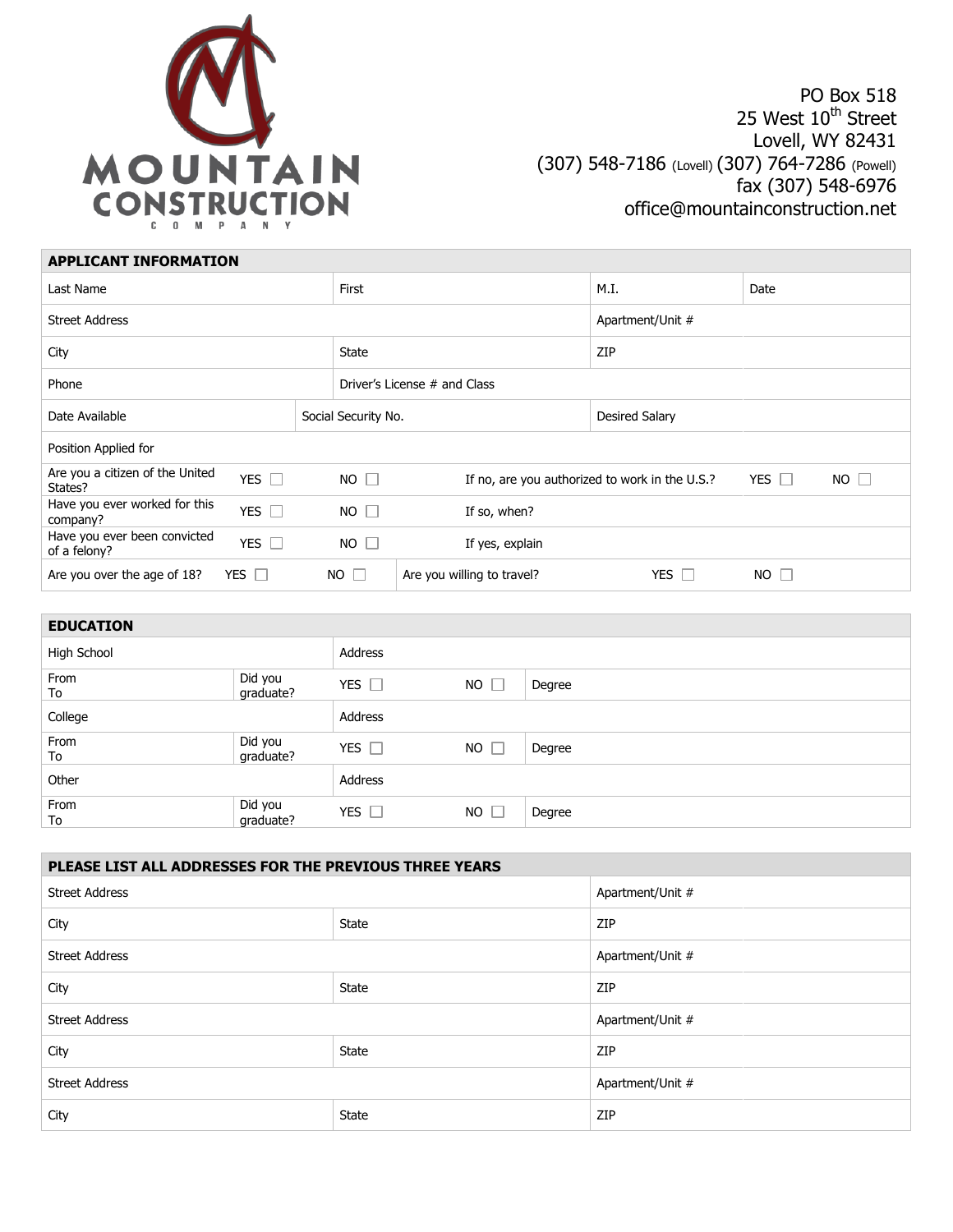| PREVIOUS EMPLOYMENT                                      |    |                          |                    |             |                  |                      |    |
|----------------------------------------------------------|----|--------------------------|--------------------|-------------|------------------|----------------------|----|
| Company                                                  |    |                          |                    | Phone       | $\left($         | $\lambda$            |    |
| Address                                                  |    |                          |                    | Supervisor  |                  |                      |    |
| Starting<br>Job Title<br>Salary                          |    |                          |                    | \$          |                  | <b>Ending Salary</b> | \$ |
| Responsibilities                                         |    |                          |                    |             |                  |                      |    |
| From                                                     | To | Reason<br>for<br>Leaving |                    |             |                  |                      |    |
| May we contact your previous supervisor for a reference? |    |                          | YES $\Box$         | $NO$ $\Box$ |                  |                      |    |
| Company                                                  |    |                          |                    | Phone       | $\overline{(\ }$ | $\lambda$            |    |
| Address                                                  |    |                          |                    | Supervisor  |                  |                      |    |
| Job Title                                                |    |                          | Starting<br>Salary | \$          |                  | <b>Ending Salary</b> | \$ |
| Responsibilities                                         |    |                          |                    |             |                  |                      |    |
| From                                                     | To | Reason<br>for<br>Leaving |                    |             |                  |                      |    |
| May we contact your previous supervisor for a reference? |    |                          | YES $\square$      | $NO$ $\Box$ |                  |                      |    |
| Company                                                  |    |                          |                    | Phone       | $\overline{(\ }$ | $\lambda$            |    |
| Address                                                  |    |                          |                    | Supervisor  |                  |                      |    |
| Job Title                                                |    |                          | Starting<br>Salary | \$          |                  | <b>Ending Salary</b> | \$ |
| Responsibilities                                         |    |                          |                    |             |                  |                      |    |
| From                                                     | To | Reason<br>for<br>Leaving |                    |             |                  |                      |    |
| May we contact your previous supervisor for a reference? |    |                          | YES $\Box$         | $NO$ $\Box$ |                  |                      |    |

| <b>DRIVING EXPERIENCE-DRIVERS ONLY</b> |             |                  |                |              |  |
|----------------------------------------|-------------|------------------|----------------|--------------|--|
| <b>CLASS</b>                           | <b>TYPE</b> | <b>DATE FROM</b> | <b>DATE TO</b> | <b>MILES</b> |  |
| <b>STRAIGHT TRUCK</b>                  |             |                  |                |              |  |
| <b>TRACTOR &amp; SEMI TRAILER</b>      |             |                  |                |              |  |
| <b>TRACTOR- TWO TRAILERS</b>           |             |                  |                |              |  |
| <b>MOTOR COACH</b>                     |             |                  |                |              |  |

| <b>PLEASE LIST ALL ACCIDENTS FOR PREVIOUS THREE YEARS</b> |      |  |  |  |
|-----------------------------------------------------------|------|--|--|--|
| Nature of<br>Accident                                     | Date |  |  |  |
| Nature of<br>Accident                                     | Date |  |  |  |
| Nature of<br>Accident                                     | Date |  |  |  |